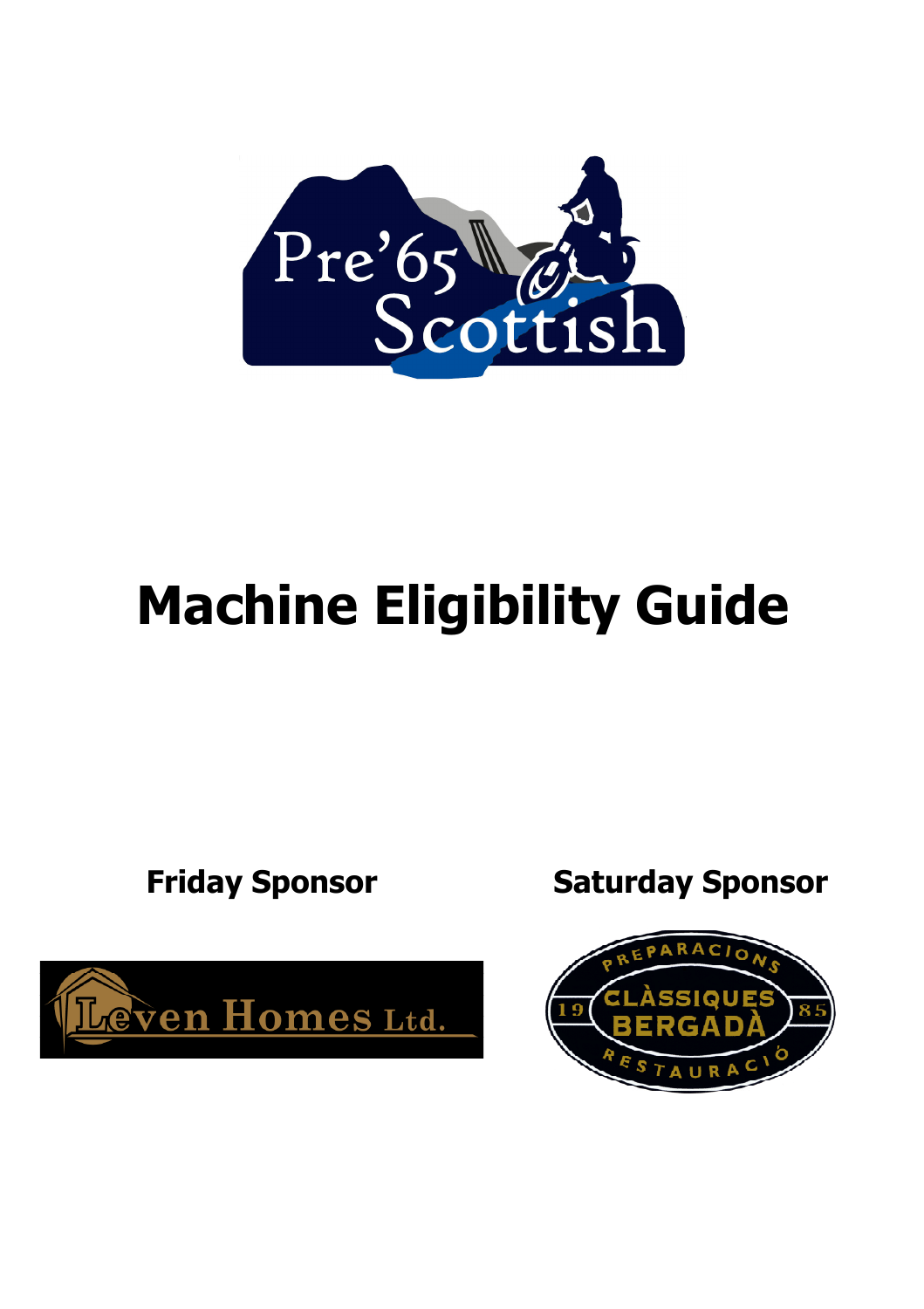

### Machine Eligibility Guide

#### Foreword

This year we have only made some minor revisions to the Machine Eligibility Guide. Please read this guide carefully to ensure that your machine complies to avoid disappointment

#### Frame Design

All new frames being produced must follow the original design more closely. New rigid frames will now be classed as CLOSE REPLICA. Rear subframes, whether welded or bolted, must again follow the original design. High tensile tube can be used, but exotic materials, ie titanium, are EXCLUDED. All frames including self builds must be given approval for use in the Trial.

#### Front Forks and Yokes

The maximum fork diameter for use is 35 mm or 1⅜" diameter and a maximum length of 81.3 cm or 32 inches from wheel spindle centre to the top of the fork leg cap. Modern internals can be machined to accept original or replica fork bottoms, ie BSA, Triumph, AJS, Royal Enfield and Norton etc are all eligible. Dot, Cotton and Greeves can retain their original style of leading link forks or can be fitted with eligible telescopic forks. Only Greeves' Anglian Banana forks are excluded. Complete Classic telescopic forks and yokes are eligible, these include, Metal Profile, REH and Ceriani. Fork yokes must follow an original design whether they are new billet, cast alloy or steel, also **SINGLE** pinch bolts to be on the inside only, eq NO Marzocchi, Betor, Bultaco, Montesa, Yamaha or 4-stud BSA/Triumph etc unless fitted as original equipment.

#### Rear Dampers

Any rear damper may be used, with the exception of those fitted with separate reservoirs.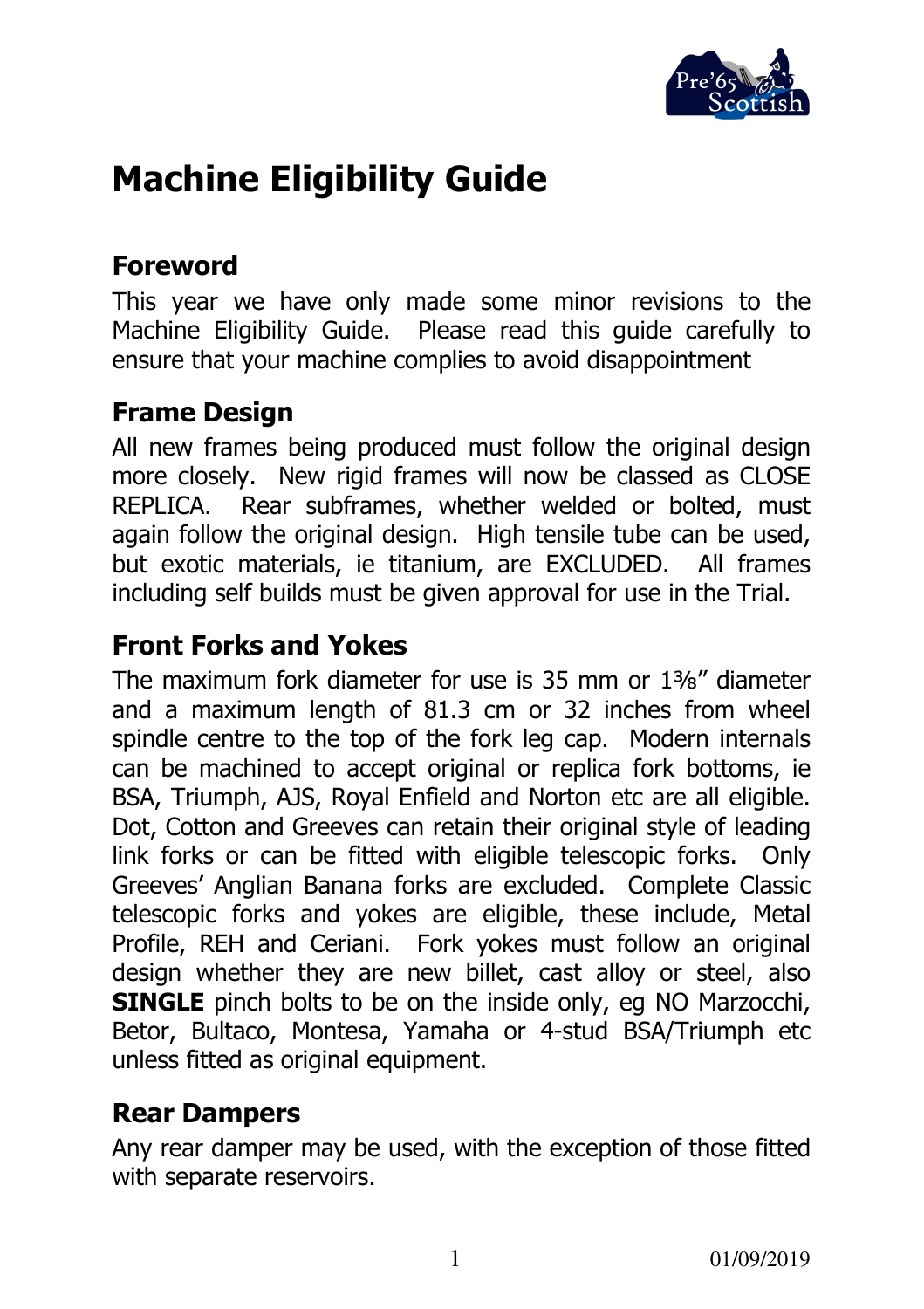

#### Wheels and Hubs

Hubs must follow the original design, components produced by BSA, Triumph, AJS, Ariel, Enfield, Norton, Rickman, British Hub Co, Grimeca full width aluminium hubs and Modern Billet Replica hubs are all eligible. No Bultaco, Montesa, Yamaha or Fantic etc, parts to be used unless fitted as original equipment. Any rims or spokes may be used. No twin leading shoe or hydraulic brakes to be used.

#### Engine and Gearbox

Engine and gearbox must be of an original design and layout whether 2-stroke or 4-stroke, bore and stroke changes are permitted. New cylinders and heads with plated or ceramic bores are acceptable. Pistons of your choice can be used. Revised gear ratios are accepted, with a maximum of 4 gears, unless fitted with more as standard. Modern billet clutches can be used. Hydraulic clutch operation will not be permitted. New modern electronic ignitions, new magnetos and magneto conversions are all acceptable.

#### **Carburettor**

Amal Mk1, Mk1½ and the New Premier Concentric, the original Monobloc and also Villiers Carburettors are all eligible. No British Machines will be allowed the use of Non British Carburettors equivalent to the Amal Mk1 Concentric. No Mikuni or Dellorto carburettors to be used unless fitted as original equipment.

#### Fuel Tank and Seat

Any fuel tank and seat may be used.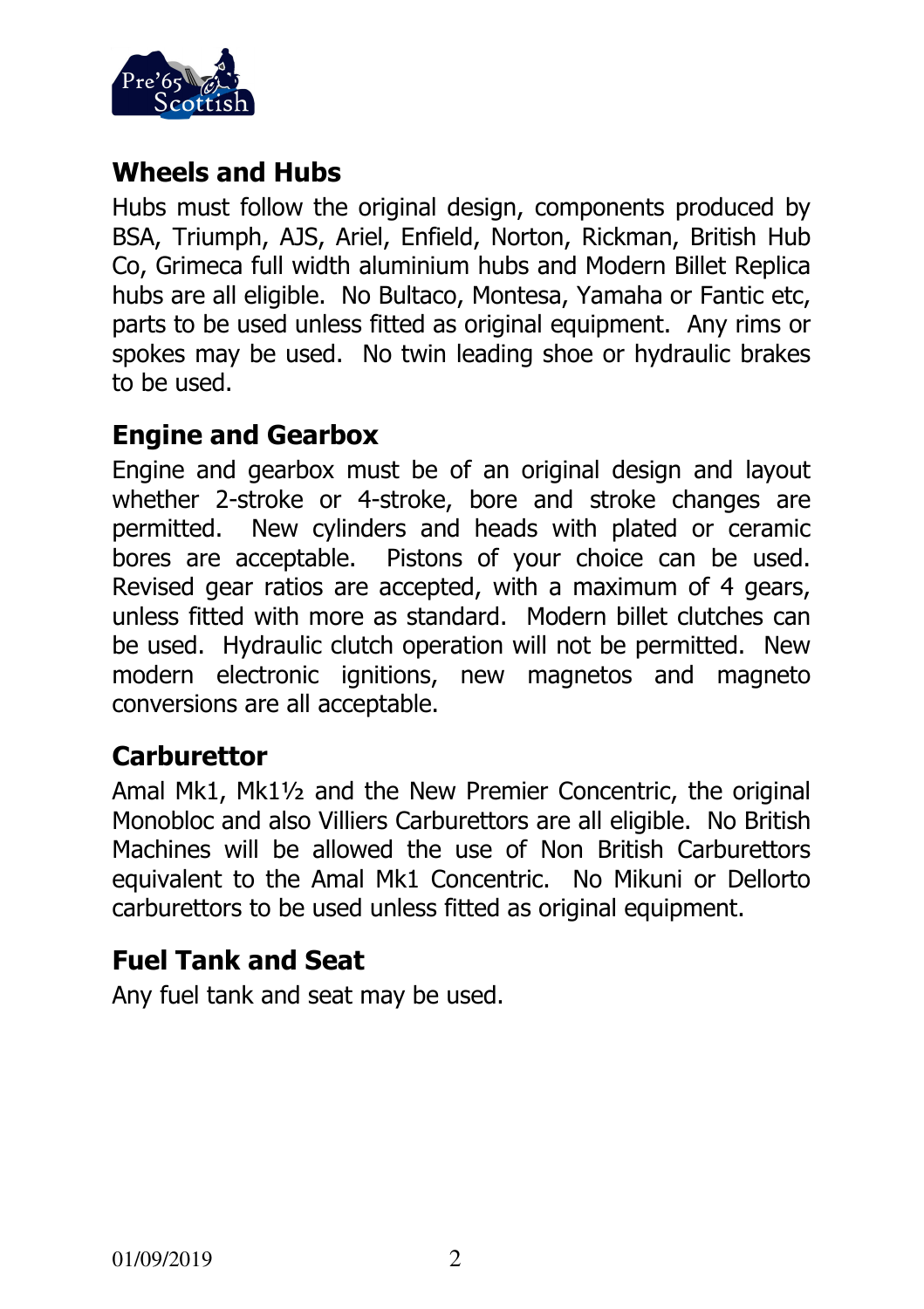

#### Machine Specific

Bantam:- May use 175cc, 4 speed engine units.

- Bultaco:- Only models where production commenced prior to 1st January 1965 are acceptable (Model 10s will not be accepted).
- Montesa:-Only models where production commenced prior to 1st January 1965 are acceptable.
- Ossa:- Only models where production commenced prior to 1st January 1965 are acceptable.

#### Summary

None of the above exclusions shall apply to any component of any machine which is, or proven to be, Pre '65 original factory fitment to that machine.

Onus of proof of eligibility shall be the responsibility of the rider.